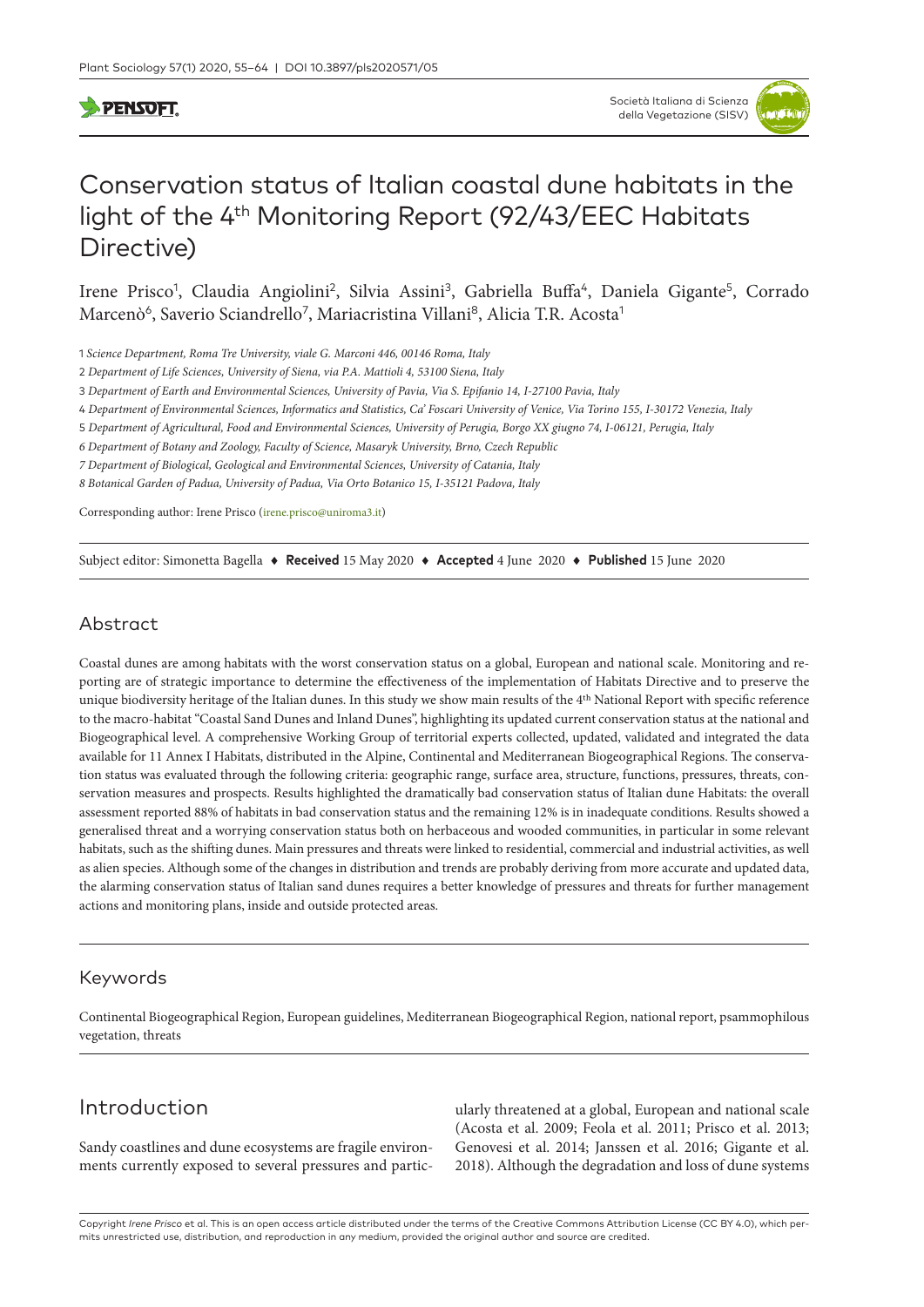affect many countries all over the world, it is particularly intense along the Mediterranean coasts.

The Mediterranean basin is one of the world biodiversity hotspots (Myers et al. 2000), but, at the same time, it is one of the regions of the world subjected to the highest level of historical anthropic pressure (Newton et al. 2012; Anthony 2014). Indeed, more than 450 million inhabitants currently live in the Mediterranean countries, and especially near the coasts (UNEP/MAP 2012). The high population density along the Mediterranean shorelines represents a major threat to coastal sand dunes, which suffer from unregulated urbanization, intensive farming, infrastructures, massive bathing tourism, pollution, biological invasions and over-exploitation of the natural resources (Buffa et al. 2007, 2012; Malavasi et al. 2013, 2016; Basnou et al. 2015; Del Vecchio et al. 2015; Sciandrello et al. 2015; Poeta et al. 2017; Nordhaus et al. 2018; Sperandii et al. 2018; Giulio et al. 2020). In Italy, previous studies reported that coastal sand dunes are among the habitats with the worst conservation status, therefore, the unique biodiversity heritage along the Italian coasts needs to be preserved for the future generations and its protection should represent a priority both at national and European level.

In the last years, we have witnessed a growing global awareness concerning habitat monitoring and conservation; habitats as a whole are probably more useful indicators of ecosystem functioning compared to individual species (Balmford et al. 2002; Cowling et al. 2004; Bunce et al. 2013; Gigante et al. 2016a). The protection of biodiversity requires a constant and rigorous technical-scientific commitment at national level, which should also be extended to the obligations deriving from community rules. In particular, the Habitats Directive (92/43/EEC) requires the Member States to implement surveillance on the conservation status of habitats and species of Community Interest, taking into account also the most important threat factors that influence their future prospects (Angelini et al. 2016; Gigante et al. 2016b).

In 2016, the first European Red List of Habitats had been published. Traditionally, the Red Lists, based on criteria developed by the International Union for Conservation of Nature (IUCN), have always focused on single species with extinction risk and trends evaluated at the *taxa* level. The European Red List of Habitats represents a step further since plant communities and habitats have been taken into account as assessment units. This Red List confirms not only the key role of habitats concerning the implementation of conservation strategies and priorities, but also the necessity of monitoring at the ecosystem level (Rodwell et al. 2013; Keith et al. 2013, 2017; Janssen et al. 2016; IUCN 2016; Gigante et al. 2018).

Monitoring and reporting are of strategic importance to determine the effectiveness of the implementation of the Community Directives on biodiversity. Moreover, they serve as a reference framework to identify priorities and critical issues for the next monitoring period (Genovesi et al. 2014).

In this frame, based on the European guidelines (Evans and Arvela 2011), a technical manual for habitat monitoring has been produced at the national level in Italy. This manual provides practical standardised monitoring tools particularly tuned to the Italian ecological and biogeographical characteristics and peculiarities, standing as an official reference for fulfilling the monitoring obligations imposed by the Habitats Directive (Angelini et al. 2016; Gigante et al. 2016b). Major goals of the Habitats Directive are achieved through the technical reports on the conservation status of Habitats listed in Annex I (Dir. 92/43/EEC) and on conservation measures implemented in accordance with article 17. Reporting is requested every six years to each Member States and in 2019 Italy, just like the other EU27 countries, has delivered its 4th National Report referred to the period 2013-2018. The here collected and processed information represents the most updated picture of the conservation status of habitats and species of Community Interest in the whole Italian territory. The complete set of rough data is available on the Eionet Central Data Repository (2018).

The activities for the preparation of the 4th National Report have been coordinated by the Italian Institute for Environmental Protection and Research (ISPRA) on behalf of the Ministry for Environment, Land and Sea Protection (MATTM), with the scientific support of the Italian Botanical Society (SBI) and the Italian Society of Vegetation Science (SISV). Between October 2018 and May 2019, a comprehensive Working Group of territorial experts distributed by administrative regions and macro-habitat categories, worked in synergy with ISPRA itself and, where possible, with regional administrations, in order to collect, analyse and validate all the available data concerning the 124 types of terrestrial and inland water Habitats present in Italy (Gigante et al. 2019). Through a complex and multi-level teamwork and by comparing the results of the previous reporting period (2007-2012), it was possible to assess the current conservation status of each habitat at biogeographical scale and therefore to fill out the standard European assessment sheets.

As part of the results achieved by the Working Group, this paper aims at presenting the major results of the 4th National Habitat reporting for the macro-habitat type "Coastal Sand Dunes and Inland Dunes". Specifically, we reported the updated conservation status of each coastal dune habitat at national level with reference to Biogeographical Regions.

## Materials and Methods

The macro-habitat type "Coastal Sand Dunes and Inland Dunes" encompasses 21 Annex I Habitats in Europe, 11 of which have been reported in Italy. Out of these 11 habitats, 10 are coastal habitats occurring in the Continental and Mediterranean Biogeographical Regions, while only the inland dunes (Habitat 2330) is a non-coastal habitat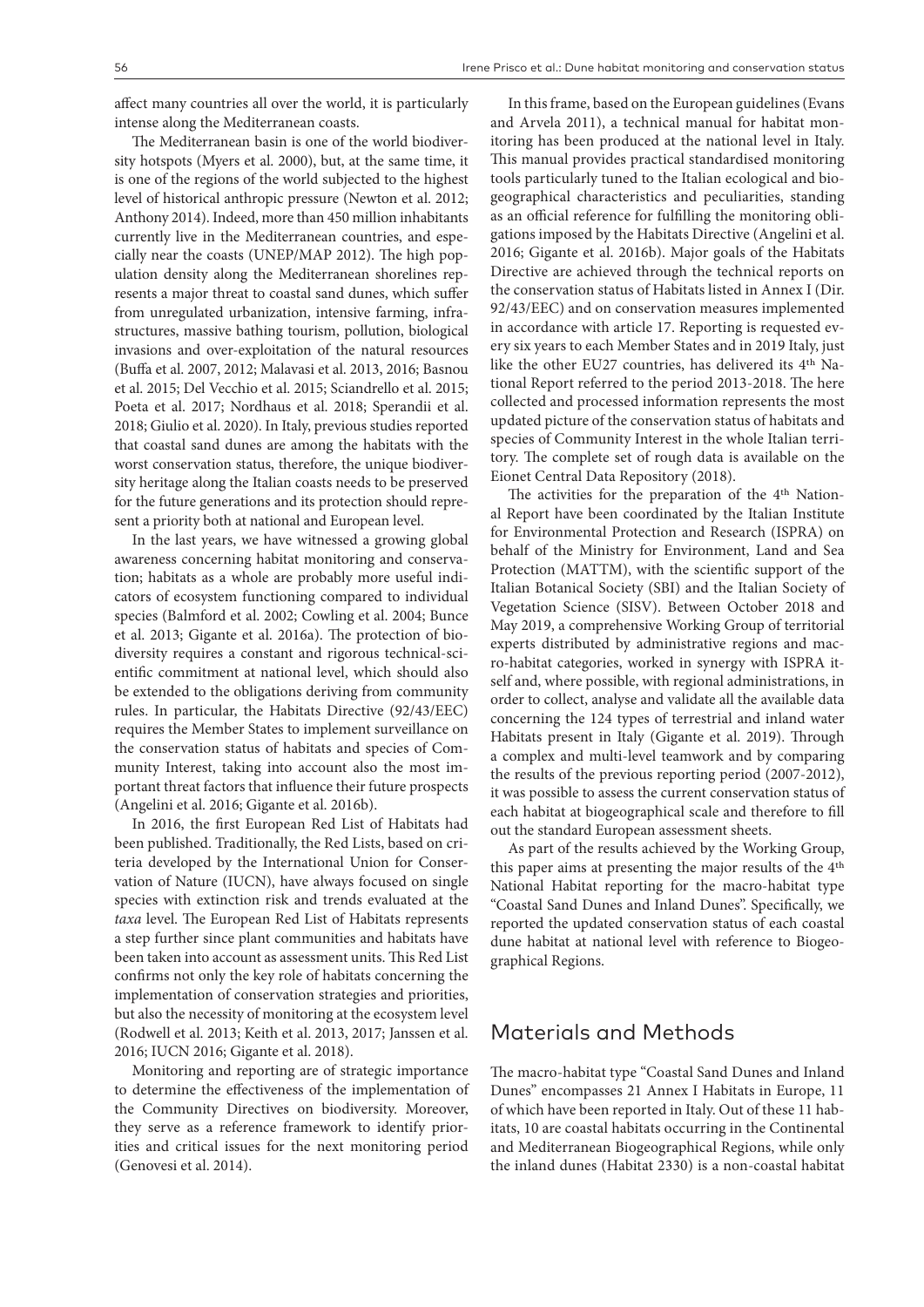occurring in the Continental and (marginally) Alpine Biogeographical Region (Table 1). The reporting activities led to the compilation of 19 assessment sheets, with the new inclusion of two marginal types which had not been evaluated in the 3rd Report due to a lack of robust data at that time (Genovesi et al. 2014). Among the 19 assessment sheets, one pertained to the Alpine Region, 10 to the Continental Region and 8 to the Mediterranean Region (Table 1).

#### Data collection and analysis

The first step was the collection and integration of data available for reporting: information provided by administrative regions and autonomous provinces (centralised by ISPRA; hereafter: "collected data") and further data deriving from the latest available updates of the Natura 2000 sites Standard Data Forms. These data were organised at two different levels: I) National scale, through the implementation of distribution maps; II) Biogeographic Regions, which is the scale of the final assessment (Gigante et al. 2019). In addition to the material provided by local administrations, we included the official data available on the MATTM and EEA (European Environmental Agency) websites.

A critical review and analysis of the collected data were necessary, mainly due to their heterogeneity and incompleteness. In some cases, the administrative regions provided incomplete data (e.g. surface area of the habitat missing, incomplete indication regarding the conservation measures applied) or they provided data in a different format than allowed (e.g. surface area in hectares instead of km<sup>2</sup>, cartographic files with no spatial reference, etc.). Therefore, a comprehensive scientific exchange within and between the macro-habitats Working Group and Subgroups was carried out, which finally led to shared and methodologically sound solutions to fill gaps and discrepancies emerged. The missing data were initially requested to the involved administrative regions and then integrated through the official information hold in the Natura 2000 sites Standard Data Forms, data gathered in published material, "gray" literature, unpublished data of specialists and all sources deemed useful to provide an updated picture on the current conservation status of the Habitats. The data received in different formats were also homogenised.

At the same time, an all-embracing analysis of the information was carried out with the scope to update the geographic distribution of Habitats at the national level. We used the maps of the 3rd Report as starting background information, based on the European 10 km x10 km cells grid, Reference System ETRS89-LAEA5210. In each grid cell, the collected data on Habitats occurrence were validated, integrated or modified taking into account different sources such as official maps, scientific papers, published books, phytosociological tables or direct field surveys, combined with the expert knowledge of the Working Group. In particular, the major contribution to the data implementation derived from the most recent scientific publications on dune systems and related topics with reference, at least in part, to the Italian territory (Buffa et al. 2007, 2012; Viciani et al. 2007; Gamper et al. 2008; Sburlino et al. 2008, 2013; Prisco et al. 2012; Minissale and Sciandrello 2013, 2015, 2017; Pisanu et al. 2014; Sciandrello et al. 2015, 2017; Gheza et al. 2016; Silan et al. 2017; Tomaselli and Sciandrello 2017; Angiolini et al. 2018; Bonari et al. 2018; Del Vecchio et al. 2018; Marcenò et al. 2018).

Finally, extensive cross-check work allowed the development of a comprehensive biogeographic database. This database includes for each cell the information originally derived from the 3rd Report, updated and verified by regions, autonomous provinces or territorial experts, using explicit data or confirmed by direct verification. In this way, new occurrences were added only when supported by authoritative sources. We should point out that we proceeded to delete presences in cases they were not justified or clearly incorrect, always including a valid motivation. In the absence of any updated information, we confirmed data from the 3rd Report as provided by the administrative regions.

All data supporting the Habitats' distribution and characteristics (georeferenced phytosociological relevés, both

| <b>HABITATS</b> (Group 2xxx)                                     |          | <b>Biogeographic Regions</b> |            |  |  |  |
|------------------------------------------------------------------|----------|------------------------------|------------|--|--|--|
|                                                                  | ALP      | <b>CON</b>                   | <b>MED</b> |  |  |  |
| 2110 Embryonic shifting dunes                                    |          | Х                            | л          |  |  |  |
| 2120 Shifting dunes along the shoreline with Ammophila arenaria  |          | Χ                            | Χ          |  |  |  |
| 2130 Fixed coastal dunes with herbaceous vegetation              |          | Χ                            |            |  |  |  |
| 2160 Dunes with Hippophae rhamnoides                             |          | Χ                            |            |  |  |  |
| 2210 Crucianellion maritimae fixed beach dunes                   |          |                              | X          |  |  |  |
| 2230 Malcolmietalia dune grasslands                              |          | Х                            | л          |  |  |  |
| 2240 Brachypodietalia dune grasslands with annuals               |          | MARGINAL                     | Χ          |  |  |  |
| 2250 Coastal dunes with Juniperus spp.                           |          | л                            | Χ          |  |  |  |
| 2260 Cisto-Lavanduletalia dune sclerophyllous scrubs             |          | Χ                            | Х          |  |  |  |
| 2270 Wooded dunes with Pinus pinea and/or Pinus pinaster         |          | v<br>л                       | л          |  |  |  |
| 2330 Inland dunes with open Corynephorus and Agrostis grasslands | MARGINAL | Χ                            |            |  |  |  |

Table 1. List of the evaluated coastal sand dunes and inland dunes Habitats and their presence in the Italian Biogeographical Regions: Alpine (ALP), Continental (CON) and Mediterranean (MED).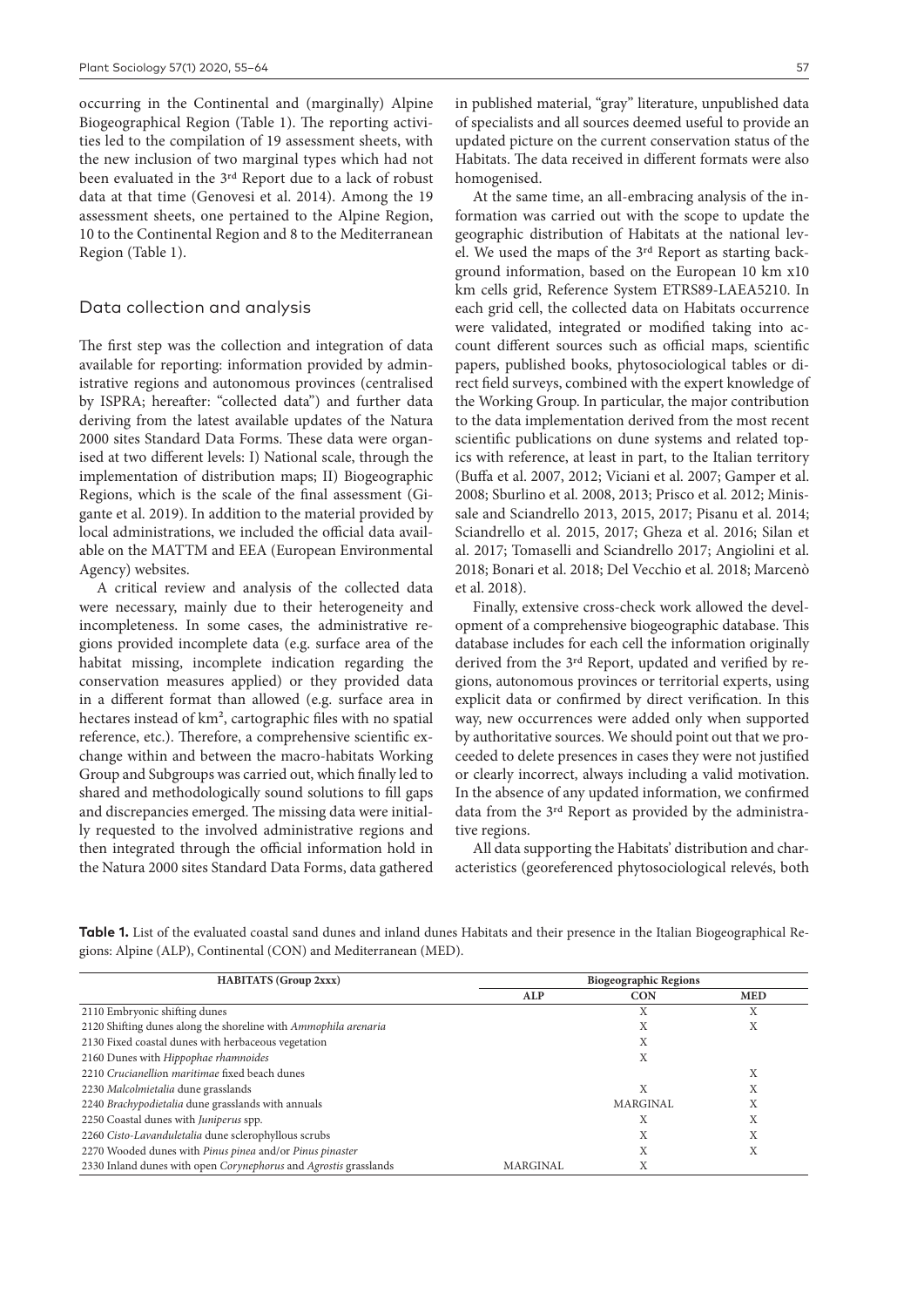published and unpublished) are currently being archived in the National Database of phytosociological surveys VegItaly (Gigante et al. 2012; Landucci et al. 2012), freely accessible online and managed by the Italian Society of Vegetation Science (Gigante et al. 2019).

## Assessment criteria for Annex I Habitat reporting

The standard European assessment sheets for Habitats reporting foresee several criteria that must be considered in order to assess the final conservation status. Criteria were derived from the European guidelines (Evans and Arvela 2011) and encompass the seven points listed below.

- Range: provides the range surface area (expressed as the area of 10 km  $\times$  10 km cells) of the outer limits of the habitat distribution and can be considered as an envelope including the areas of actual occurrence; it was calculated by applying a standardised algorithm to the distribution map of the habitat, by using the Range tool (Eionet Central Data Repository 2019).
- Area covered by the habitat type: provides the total area (in km²) currently occupied by the habitat at biogeographical level.
- Structure and functions: provides the area (in km<sup>2</sup>) of the habitat with good, not-good and unknown condition, considering both abiotic and biotic factors; when missing, we deduced this information from the data

reported in the Standard Data Forms of Natura 2000 sites. An updated list of habitat-specific typical species was also delivered, based on the indications provided by Angelini et al. (2016).

- Main pressures and threats: provides a list of pressures (impact on the long-term) and threats (future/ foreseeable effects) with a ranking of their impacts on the conservation status of each habitat; pressures and threats were weighted according to their frequency and importance on the biogeographical scale. We referred to the official list of pressures and threats adopted by Eionet and IUCN, based on Salafsky et al. (2008).
- Conservation measures: in this case, we implemented the data provided by the administrative regions with information deriving from the existing Natura 2000 management plans.
- Future prospects indicate the direction of expected changes in conservation status in the near future; we combined current status, reported pressures and threats, and existing conservation measures with reference to range, area, structure and functions.
- Overall assessment: indicates the conservation status at the end of the reporting period. It represents the combination of the assessments for each single parameter (range, area, structure and functions, future prospects, overall trend), with reference to the four different categories: Favourable (FV), Unfavourable-Inadequate (U1), Unfavourable-Bad (U2) and Unknown (XX).



Figure 1. Percentage of the Italian coastal sand dunes and inland dunes Habitats in each assessment category (FV, U1, U2) based on the criteria: A Range, B Area, C Structure and functions, D Future prospects.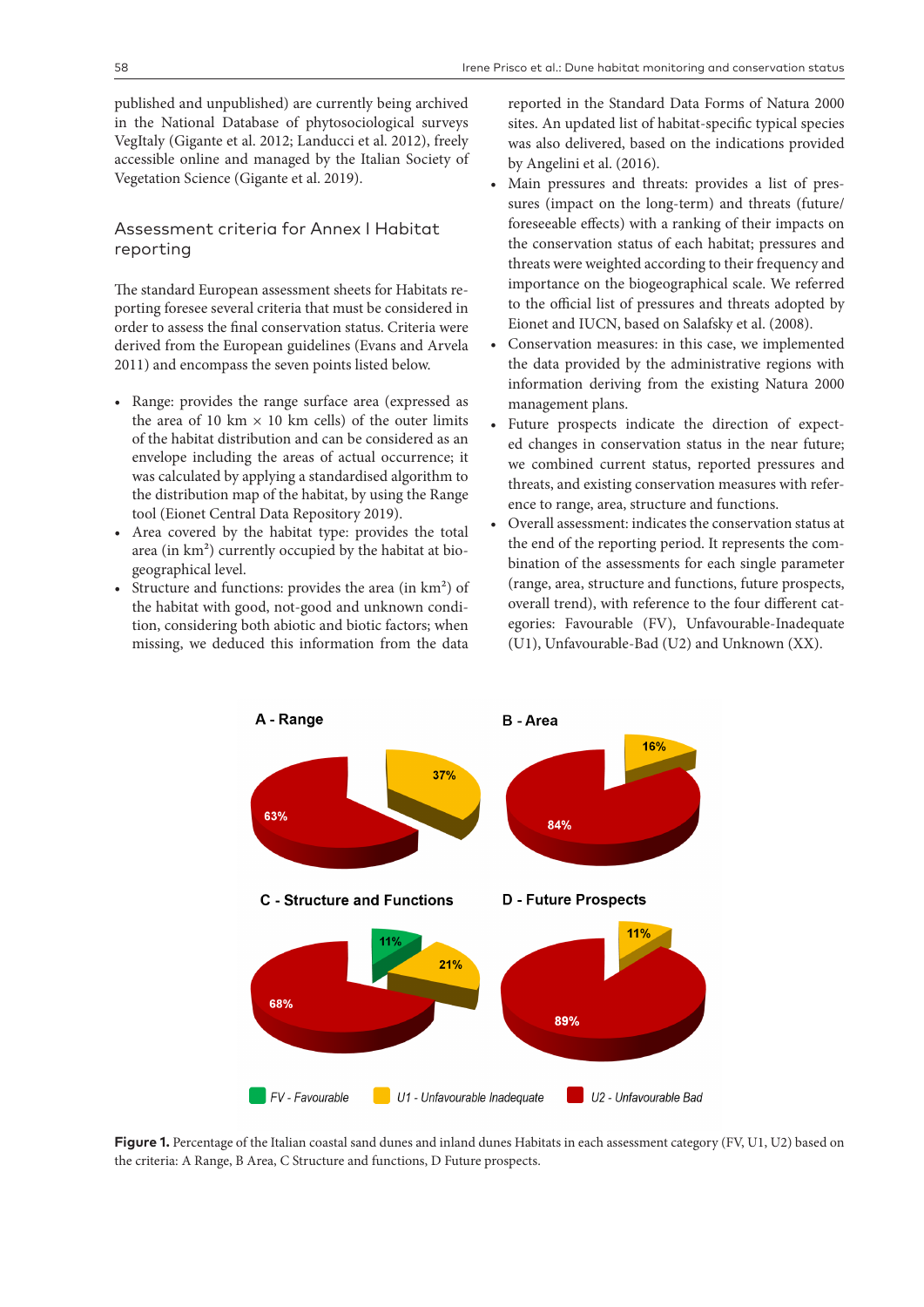## Results

## Range, area, structure and functions and future prospects criteria

For the range criterion, 63% of the assessed Habitats is in Unfavourable-Bad conservation status (U2, Fig. 1A) while about 37% is in Unfavourable-Inadequate (U1) conservation status. Habitats in the worst conditions are mainly located in the Continental Biogeographical Region.

Regarding the total area currently occupied, almost all Habitats (84%) are in an Unfavourable-Bad conservation status (U2, Fig. 1B); the only habitat in the U1 category is the wooded dunes with *Pinus* species (2270).

Considering structure and functions, about 68% of the Habitats is in Unfavourable-Bad (U2) conservation status and includes embryo and shifting dunes (Habitats 2110 and 2120), fixed dunes (Habitat 2130, Continental Region), dune grasslands (Habitats 2210, 2230 and 2240 in both Biogeographical Regions) and dunes with *Juniperus* species (Habitat 2250, Continental Region), while 21% of Habitats are in Unfavourable-Inadequate (U1) conservation status; however, the wooded dunes with *Pinus* species (Habitat 2270) show a Favourable habitat quality (FV, Fig. 1C).

The future prospects of the major part of the habitats are definitely Unfavourable-Bad (U2, 89%). Only the wooded dunes with *Pinus* species are considered with Unfavourable-Inadequate (U1) conservation status (Fig. 1D).

In order to highlight the variation of the conservation status in relation with the area of the Habitats, for each Biogeographic Region we gathered those with similar surface area and then analysed how the previous assessments were distributed in each surface class ( $<$  25 km<sup>2</sup>, between 25 and 50 km<sup>2</sup>,  $> 50$  km<sup>2</sup>). The highest occurrence of Unfavourable-Bad conservation conditions (U2) affects especially Habitats with less than  $25 \text{ km}^2$  of extent in the Continental Region (Fig. 2). Similar trends could be observed for Mediterranean Habitats with a surface between 25 and 50 km2. On the other hand, Habitats with Favourable (FV) or Unfavourable-Inadequate (U1) conservation status are mainly the woody ones on stabilised

We should highlight that the key dune habitat 2120 (Shifting dunes with *Ammophila arenaria*) has an Unfavourable-Bad conservation status (U2) for all the criteria in both Biogeographical Regions. In the Continental Region, Habitats with all U2 assessments are the fixed dunes with herbaceous vegetation (Habitat 2130), the dune grasslands (Habitat 2230) and the inland dunes (Habitat 2330); the latter has an Unfavourable-Bad conservation status for all the criteria also in the Alpine Region. In the Mediterranean Region, Habitats with all U2 assessments are the dune with *Juniperus* species (Habitat 2250) and the maquis with sclerophyllous scrubs (Habitat 2260).

dunes (Habitat 2270 and 2260).



**Figure 2**. Total number of assessment in each category (FV, U1, U2) disaggregated by Biogeographical Region and surface area  $(km<sup>2</sup>)$  of the Italian coastal sand dunes and inland dunes Habitats. We summed up the results of all criteria considered for the assessment: range, area, structure and functions, future prospects.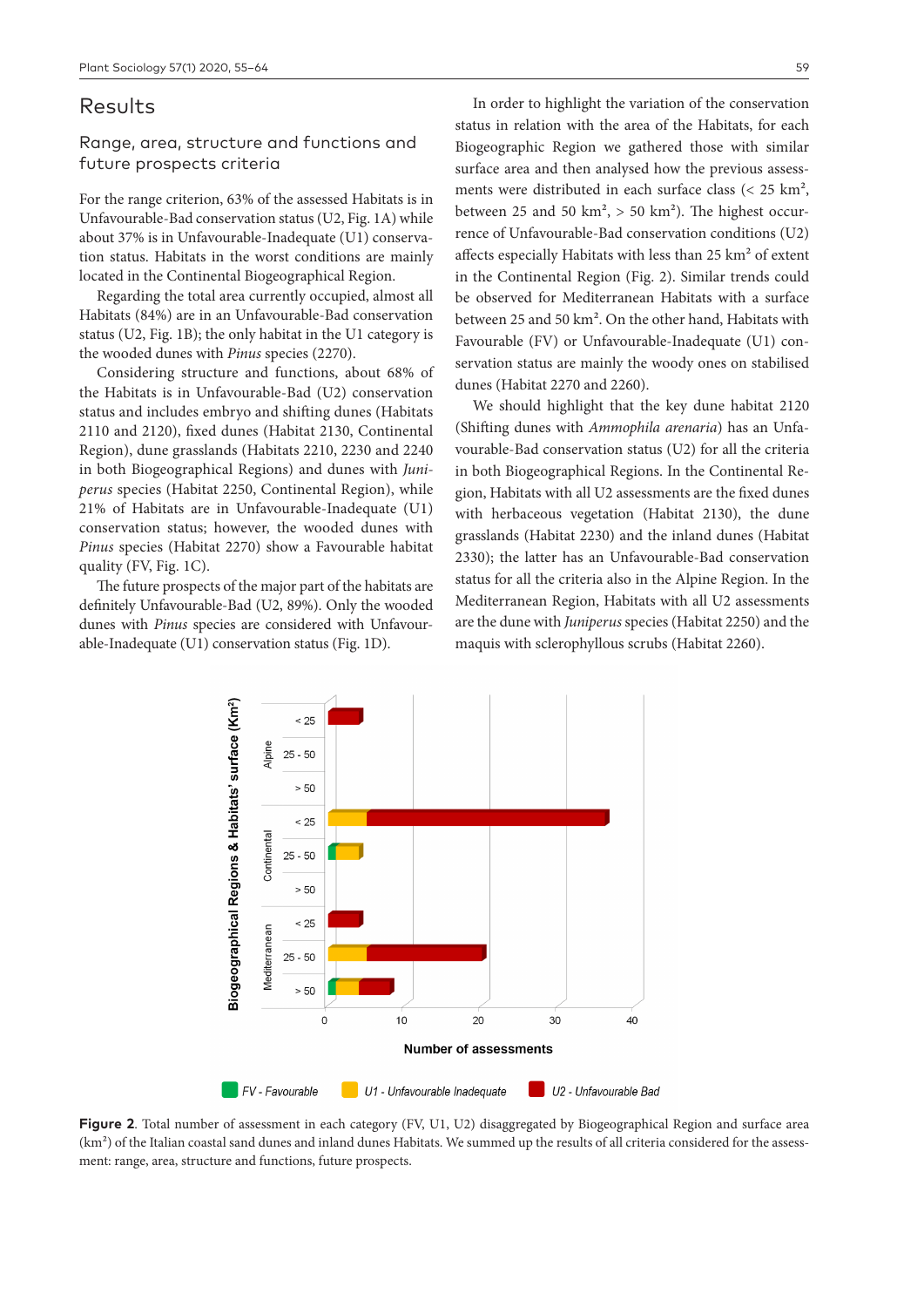#### Main pressures, threats and conservation measures

Among the main pressures (P) and threats (T) observed in the assessments, most of them are directly or indirectly related to human activities:

- Development, construction and use of residential, commercial, industrial and infrastructure areas (P 34% – T 36%), in all habitats, in at least one administrative region;
- Alien and problematic species (P 17% T 17%), in all habitats, in at least one administrative region.

However, others could also be associated with natural process, particularly coastal erosion:

• Natural processes (P 11% - T 10%), in almost all habitats except dune grasslands and fixed dunes.

Concerning the conservation measures adopted by the administrative regions to limit the negative impact of pressures and threats, we could highlight:

- Measures related to residential, commercial, industrial and recreational infrastructures, operations and activities (39%), in almost all habitats in at least one administrative region;
- Measures related to alien and problematic native species (22%), in almost all habitats except fixed and wooded dunes;
- Measures related to natural processes, geological events and natural catastrophes (10%), in about half of the habitats, mainly in the Mediterranean Region.

Overall conservation status and trend

As it could be envisaged from previous results, the overall assessment of Dune Habitats at the end of the 4th reporting period is clearly Unfavourable-Bad (U2) for about 90% of the assessed Habitats (Fig. 3A), and the trend with reference to the last reporting cycle is deteriorating for almost 70% of Habitats (Fig. 3B). Only 21% of Habitats could be considered in a stable trend, mostly represented by woody habitats on fixed dunes.

The reported unknown trend is referred to the two marginal Habitats that have been evaluated for the first time in this report (see Table 1).

Although more than half of Habitats showed a considerable change in the overall conservation status compared to the previous Report, it is worth pointing out that probably a consistent part of this degradation process is related to a better knowledge of the distribution and quality of Habitats. However, we could not exclude an actual deterioration of the conservation status for some habitats, such as the Mediterranean dune grasslands (Habitat 2230).

The complete set of data relating to all the criteria used for assessing the conservation status of the Habitats are available on the Article 17 Web Tool (European Topic Centre on Biological Diversity 2019).

#### Trends in the last reporting cycles

If we consider the trend across the last three reporting cycles (Table 2), we note a gradual improvement in knowledge concerning the Habitats conservation status, which led to a better definition of all the assessments, from unknown (or data deficient) to more clear categories. At the same time, Habitats in Favourable (FV) and Unfavourable-Inadequate conservation status (U1) have progressively reduced and in the last Report the large majority of the Italian dune Habitats show an Unfavourable-Bad conservation status (U2) (Table 2).

## Discussion

The valuable ecological diversity and the multiple ecosystem services associated to dune habitats have been progressively threatened by the expansion of anthropic activities and also by natural factors, making coastal dunes among the most threatened ecosystems at the global and local scale (Schlacher et al. 2007; Defeo et al. 2009; Prisco et al. 2015, 2016a; Acosta and Ercole 2015; Sciandrello et al. 2015; Janssen et al. 2016; Malavasi et al. 2016; Marcenò et al. 2018; Sarmati et al. 2019; Carranza et al. 2020). Although the Italian shoreline still hosts several of well-preserved stretches of sandy dunes, the 4th monitoring Report just completed has clearly highlighted the alarming bad or inadequate conservation status of most dune habitats in Italy.

One of the greatest threats is related to their limited geographical extent which, with a continuously decreasing trend over the years, will lead to an increasingly worse future scenario. The most affected Habitats are those with the minimum extension, which are mainly concentrated in the Continental Region, but also in the Mediterranean one (shifting dunes, fixed dunes, dunes with *Hippophae rhamnoides*, dune grasslands, dunes with *Juniperus* species, maquis with sclerophyllous scrubs, inland dunes). Moreover, our results showed that both herbaceous and wooded Habitats are highly threatened. In particular, we should highlight the worrying conservation state of some relevant dune Habitats (e.g. Shifting dunes with *Ammophila arenaria*, Habitat 2120) considered with a key role in some ecosystem services, such as dune stability enhancement, coastal erosion protection, resistance of the coastal dune pollination networks, as well as in providing habitat for coastal fauna and in supporting fungal diversity (Prisco et al. 2016b; Filesi et al. 2017; Fantinato et al. 2018; Konlechner et al. 2019; De Battisti and Griffin 2020). The Habitat 2270 (Wooded dunes with *Pinus* species) is the only one to show at least a favourable criterion (structure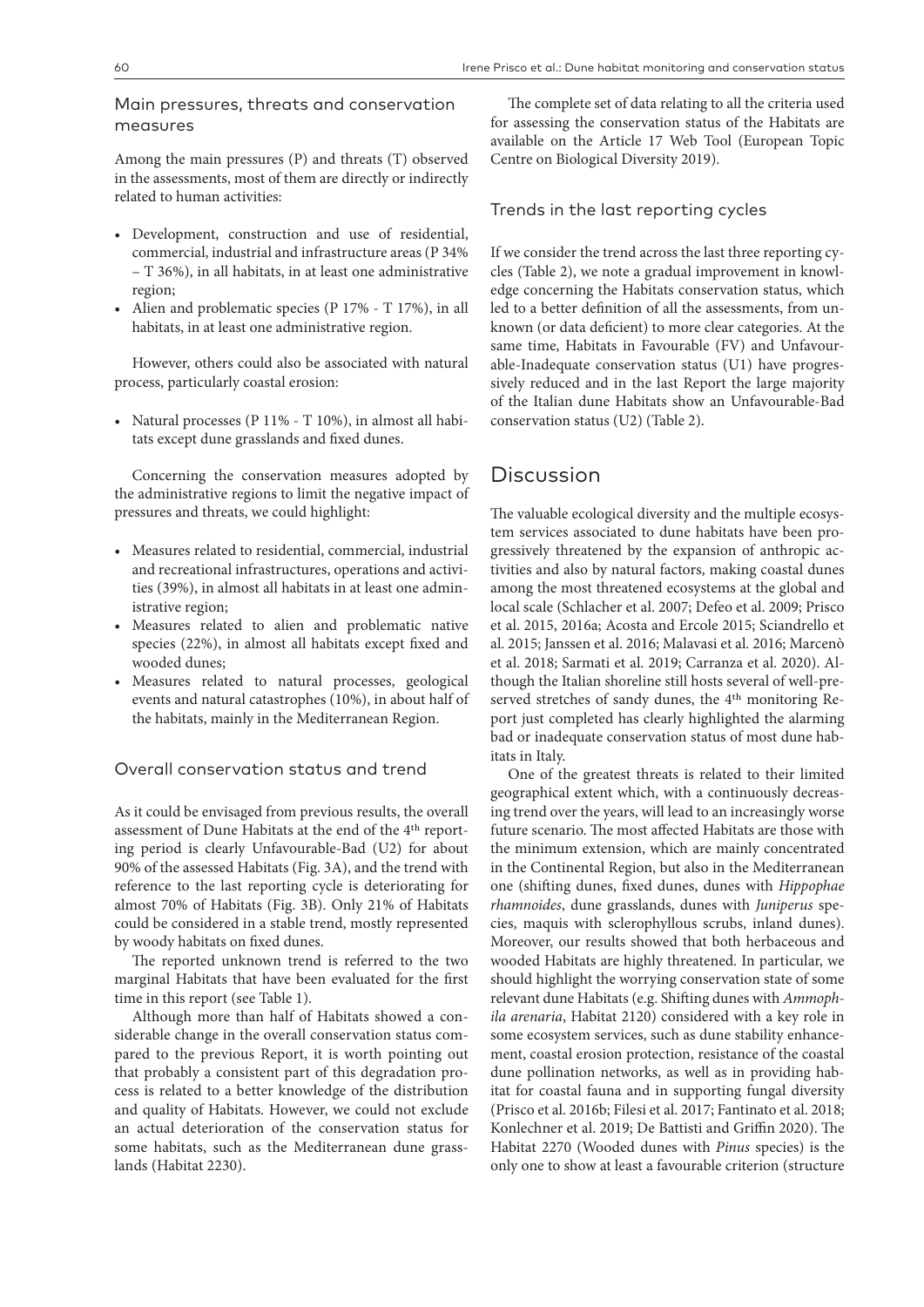Table 2. Final assessments of the Italian coastal sand dunes and inland dunes Habitats as resulting in the last three reporting cycles, from 2001 to 2018 (FV: Favourable; U1: Unfavourable-Inadequate; U2: Unfavourable-Bad; XX: Unknown; DD: Data Deficient).

| <b>HABITAT</b>                                                   | 2nd Report (2001-2006) |                |                | 3rd Report (2007-2012) |                |                | 4 <sup>th</sup> Report (2013-2018) |                |                |
|------------------------------------------------------------------|------------------------|----------------|----------------|------------------------|----------------|----------------|------------------------------------|----------------|----------------|
|                                                                  | ALP                    | <b>CON</b>     | <b>MED</b>     | ALP                    | CON            | <b>MED</b>     | ALP                                | <b>CON</b>     | <b>MED</b>     |
| 2110 Embryonic shifting dunes                                    |                        | U <sub>2</sub> | $112$          |                        | U <sub>2</sub> | U2             |                                    | U <sub>2</sub> | U <sub>2</sub> |
| 2120 Shifting dunes along the shoreline with Ammophila arenaria  |                        | U <sub>2</sub> | U <sub>2</sub> |                        | U <sub>2</sub> | U <sub>2</sub> |                                    | U <sub>2</sub> | U <sub>2</sub> |
| 2130 Fixed coastal dunes with herbaceous vegetation              |                        | U <sub>1</sub> |                |                        | U <sub>2</sub> |                |                                    | U <sub>2</sub> |                |
| 2160 Dunes with Hippophae rhamnoides                             |                        | U <sub>1</sub> |                |                        | U <sub>2</sub> |                |                                    | U <sub>2</sub> |                |
| 2210 Crucianellion maritimae fixed beach dunes                   |                        |                | U <sub>1</sub> |                        |                | U2             |                                    |                | U <sub>2</sub> |
| 2230 Malcolmietalia dune grasslands                              |                        | U <sub>1</sub> | XX             |                        | U <sub>2</sub> | U <sub>1</sub> |                                    | U <sub>2</sub> | U <sub>2</sub> |
| 2240 Brachypodietalia dune grasslands with annuals               |                        | U <sub>1</sub> | <b>XX</b>      |                        | DD             | U <sub>1</sub> |                                    | U <sub>2</sub> | U <sub>2</sub> |
| 2250 Coastal dunes with Juniperus spp.                           |                        | U <sub>2</sub> | U <sub>1</sub> |                        | U <sub>2</sub> | U <sub>2</sub> |                                    | U <sub>2</sub> | U <sub>2</sub> |
| 2260 Cisto-Lavanduletalia dune sclerophyllous scrubs             |                        | U <sub>2</sub> | U <sub>1</sub> |                        | U <sub>2</sub> | U <sub>2</sub> |                                    | U <sub>2</sub> | U <sub>2</sub> |
| 2270 Wooded dunes with Pinus pinea and/or Pinus pinaster         |                        | <b>FV</b>      | <b>FV</b>      |                        | <b>FV</b>      | U <sub>1</sub> |                                    | U <sub>1</sub> | U <sub>1</sub> |
| 2330 Inland dunes with open Corynephorus and Agrostis grasslands | DD                     | XX             |                | DD                     | U <sub>2</sub> |                | U <sub>2</sub>                     | U <sub>2</sub> |                |



**Figure 3.** A Final overall assessment and B overall trend in the conservation status of the Italian coastal sand dunes and inland dunes Habitats.

and functions); however, the overall conservation status of this habitat is still inadequate (Bonari et al. 2018). Although wooded dunes are usually found in the inner part of the coastal vegetation zonation, they are often subjected to intense silvicultural treatments and tourists trampling (Sarmati et al. 2019).

The overall worrying state of conservation of the dune systems claims for a better knowledge of pressures and threats acting on these habitats and for further monitoring plans. Without such a systematic approach, coastal dune habitats are going to face further degradation trends in both structure and functions, including also the disruption of spatial zonation of plant communities (Sarmati et al. 2019). This degradation process could finally lead to a dramatic alteration of the ecosystem services they provide (Everard et al. 2010; Barbier et al. 2011; Drius et al. 2019). Additionally, degraded dune habitats are more susceptible to biological invasions (Del Vecchio et al. 2015; Gheza et al. 2018; Giulio et al. 2020).

In dynamic and vulnerable ecosystems such as coastal dunes, successful conservation outcomes in the longterm depend on sound evaluations of the effectiveness of current management measures, supported by regular and highly frequent on-ground monitoring, both inside and outside protected sites. We believe that our results provide bases and useful insights for dune habitats protection and management, in the context of the monitoring and reporting obligations set up by the Habitats Directive.

Overall, the results of the 4th Report testify for better knowledge on the geographical distribution, quality, typical species and conservation status of the whole Italian Habitats at biogeographical scale. Therefore, we should clarify that for dune Habitats, some of the changes in distribution and trends might probably be related to the application of more accurate and updated data. However, even though the geographical distribution maps of these Habitats have been validated by a large group of experts with detailed territorial knowledge, yet the lack of information on the actual location of the Habitats outside the Natura 2000 sites has negatively influenced the quantification of the Range parameter, as well as the structure and functions parameter. Finally, it's worth noting that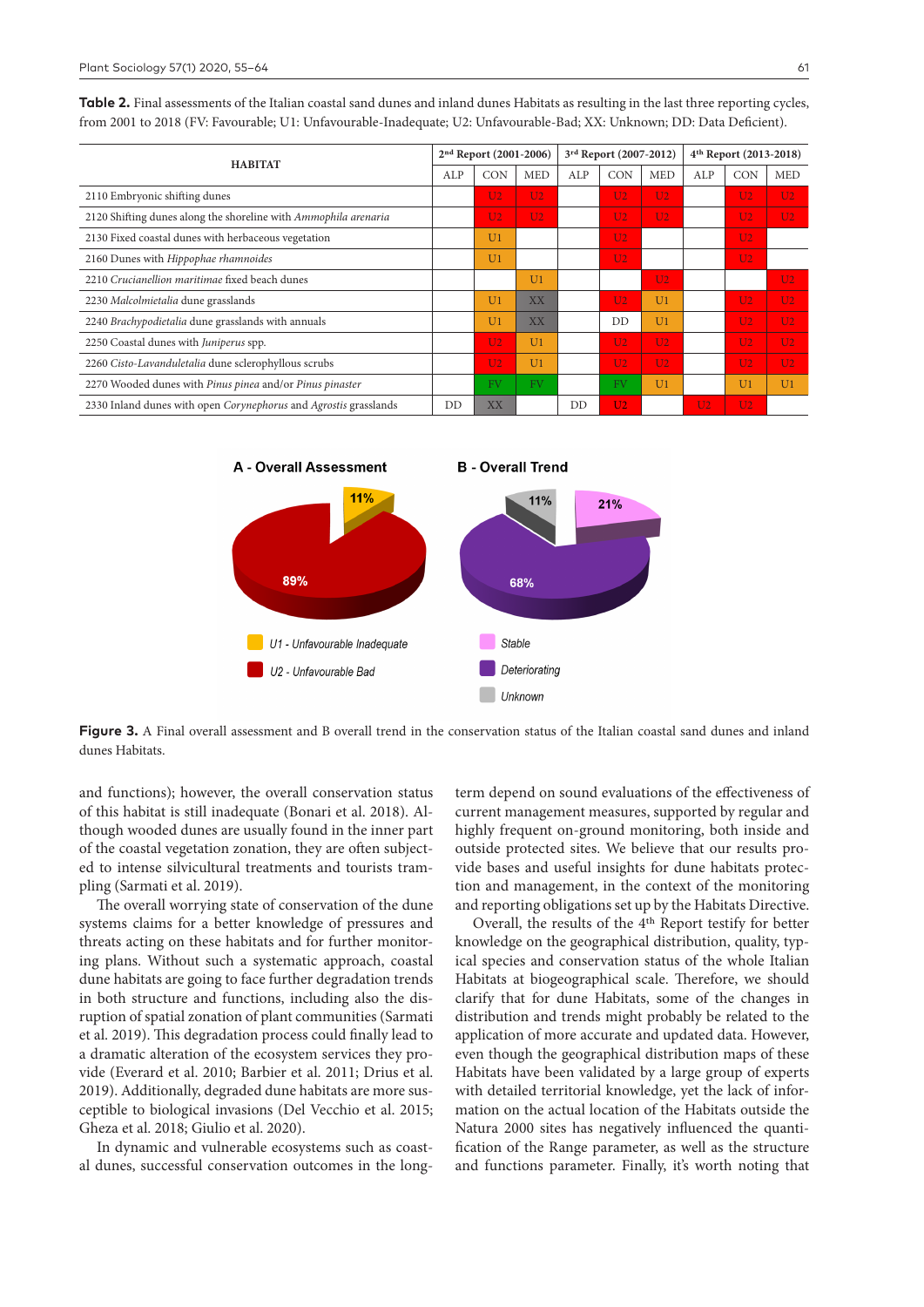the information collected has been structured to ensure the archiving and traceability of both published and unpublished literature, placing a solid base of reliable and verified data at the local scale for the next reporting cycles (Gigante et al. 2019).

# Conclusions

According to the 4th Monitoring Report (92/43/EEC Habitats Directive) the conservation status of Italian coastal sand dunes and inland dunes Habitats is dramatically bad: the overall assessment reports 88% of Habitats in a bad conservation status and the remaining 12% in an inadequate condition. Key dune habitats, such as "Shifting dunes with *Ammophila arenaria*", show a bad conservation status for all the considered criteria in both Biogeographical Regions. Main pressures and threats are the development of residential, commercial and industrial areas and the expansion of alien and ruderal species. Results show an overall worse conservation status with respect to previous national reports. Although part of these changes is probably due (but not only) to the provision of more accurate and updated data, the undoubtedly bad conservation status of these unstable but resilient Habitats should draw attention to more effective conservation measures, supported by monitoring activities, both inside and outside protected areas.

## Acknowledgements

We are grateful to the whole SISV Working Group for the professionalism shown and for the dedication that everyone has put into this huge and complex work: Adorni M., Allegrezza M., Armiraglio S., Attorre F., Bagella S., Barcella M., Bazan G., Bertacchi A., Bolpagni R., Bonari G., Caccianiga M., Cacciatori C., Caria M., Casavecchia S., Cerabolini B., Ciaschetti G., Ciccarelli D., Cogoni A., Cutini M., De Sanctis M., De Simone W., Del Vecchio S., Di Cecco V., Di Martino L., Di Musciano M., Fantinato E., Ferella G., Filesi L., Foggi B., Forte L., Frattaroli A., Galdenzi D., Gangale C., Gennai M., Gianguzzi L., Giusso Del Galdo G., Guarino R., Lasen C., Maneli F., Mariotti M., Oriolo G., Paura B., Perrino E., Pesaresi S., Pezzi G., Pisanu S., Poponessi S., Puglisi M., Rivieccio G., Selvaggi A., Siniscalco C., Spampinato G., Stinca A., Strumia S., Taffetani F., Tesei G., Tomaselli V., Venanzoni R., Viciani D., Wagensommer R. and Zanatta K.

We also would like to thank Pierangela Angelini and Laura Casella, from ISPRA, for being an important point of reference.

Alicia T.R. Acosta gratefully acknowledges the Grant of Excellence Departments, MIUR-Italy (ARTICOLO 1, COMMI 314 – 337 LEGGE 232/2016).

# References

- Acosta ATR, Carranza ML, Izzi CF (2009) Are there habitats that contribute best to plant species diversity in coastal dunes? Biodiversity and Conservation 18(4): 1087–1098. [https://doi.org/10.1007/](https://doi.org/10.1007/s10531-008-9454-9) [s10531-008-9454-9](https://doi.org/10.1007/s10531-008-9454-9)
- Acosta ATR, Ercole S [Eds] (2015) Gli habitat delle coste sabbiose italiane: ecologia e problematiche di conservazione. ISPRA Serie Rapporti 215/2015.
- Angelini P, Casella L, Grignetti A, Genovesi P (2016) Manuali per il monitoraggio di specie e habitat di interesse comunitario (Direttiva 92/43/CEE) in Italia: habitat. ISPRA Serie Manuali e linee guida 142/2016. ISBN 978-88-448-0789-4.
- Angiolini C, Bonari G, Landi M (2018) Focal plant species and soil factors in Mediterranean coastal dunes: an undisclosed liaison? Estuarine, Coastal and Shelf Science 211: 248–258.
- Anthony EJ (2014) The human influence on the Mediterranean coast over the last 200 years: a brief appraisal from a geomorphological perspective. Géomorphologie: relief, processus, environnement 20(3): 219–226.
- Balmford A, Bruner A, Cooper P, Costanza R, Farber S, Green RE, et al. (2002) Economic reasons for conserving wild nature. Science 297: 950–953.
- Barbier EB, Hacker SD, Kennedy C, Koch EW, Stier AC, Silliman BR (2011) The value of estuarine and coastal ecosystem services. Ecological Monographs 81(2): 169–193.
- Basnou C, Iguzquiza J, Pino J (2015) Examining the role of landscape structure and dynamics in alien plant invasion from urban Mediterranean coastal habitats. Landscape and Urban Planning 136: 156–164.
- Bonari G, Acosta ATR, Angiolini C (2018) EU priority habitats: rethinking Mediterranean coastal pine forests. Rendiconti Lincei. Scienze Fisiche e Naturali 29(2): 295–307.
- Buffa G, Fantinato E, Pizzo L (2012) Effects of disturbance on sandy coastal ecosystems of N-Adriatic coasts (Italy). In: Gbolagade Akeem Lameed [Ed.] Biodiversity Enrichment in a Diverse World. IntechOpen, 339–372.<https://www.doi.org/10.5772/48473>
- Buffa G, Filesi L, Gamper U, Sburlino G (2007) Qualità e grado di conservazione del paesaggio vegetale del litorale sabbioso del Veneto (Italia settentrionale). Fitosociologia 44(1): 49–58.
- Bunce RGH, Bogers MMB, Evans D, Halada L, Jongman RHG, Mucher CA, Bauch B, de Blust G, Parr TW, Olsvig-Whittaker L (2013) The significance of habitats as indicators of biodiversity and their links to species. Ecological Indicators 33: 19–25.
- Carranza ML, Drius M, Marzialetti F, Malavasi M, de Francesco MC, Acosta ATR, Stanisci A (2020) Urban expansion depletes cultural ecosystem services: an insight into a Mediterranean coastline. Rendiconti Lincei. Scienze Fisiche e Naturali 31: 103–111. [https://doi.](https://doi.org/10.1007/s12210-019-00866-w) [org/10.1007/s12210-019-00866-w](https://doi.org/10.1007/s12210-019-00866-w)
- Cowling RM, Knight AT, Faith DP, Ferrier S, Lombard AT, Driver A, Rouget M, Maze K, Desmet PG (2004) Nature conservation requires more than a passion for species. Conservation Biology 18: 1674– 1676.
- De Battisti D, Griffin JN (2020) Below-ground biomass of plants, with a key contribution of buried shoots, increases foredune resistance to wave swash. Annals of Botany 125 (2): 325–334.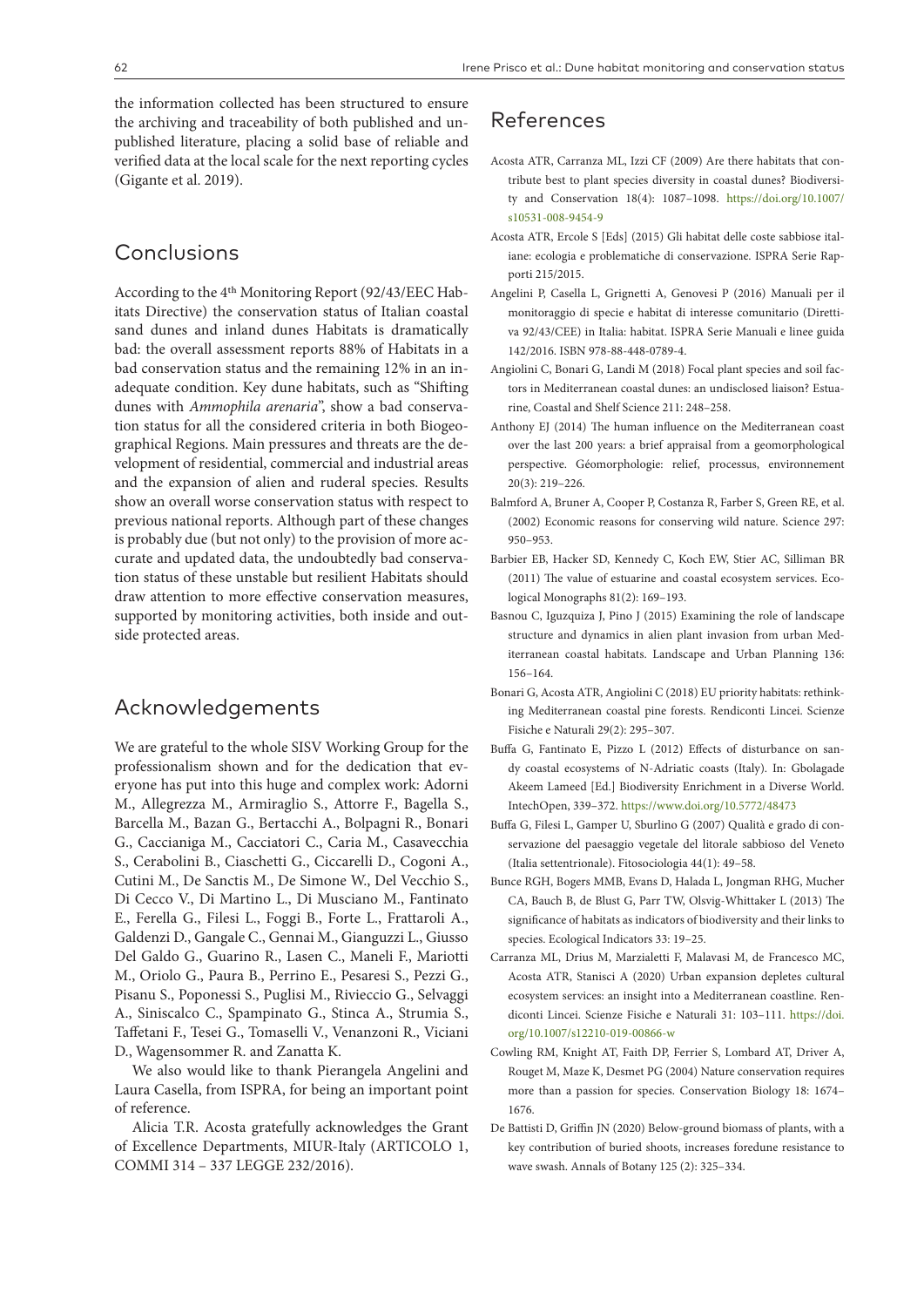- Defeo O, McLachlan A, Schoeman DS, Schlacher TA, Dugan J, Jones A, Lastra M, Scapini F (2009) Threats to sandy beach ecosystems: a review. Estuarine Coastal and Shelf Science 81: 1–12.
- Del Vecchio S, Fantinato E, Janssen JAM, Bioret F Acosta ATR, Prisco I, Tzonev R, Marcenò C, Rodwell JS, Buffa G (2018) Biogeographic variability of coastal perennial grasslands at the European scale. Applied Vegetation Science 21(2): 312–321.
- Del Vecchio S, Pizzo L, Buffa G (2015) The response of plant community diversity to alien invasion: evidence from a sand dune time series. Biodiversity and Conservation 24: 371–392.
- Drius M, Jones L, Marzialetti F, de Francesco MC, Stanisci A, Carranza ML (2019) Not just a sandy beach. The multi-service value of Mediterranean coastal dunes. Science of The Total Environment 668: 1139–1155.
- Eionet Central Data Repository (2018) Report on progress and implementation (Article 17, Habitats Directive). Italy. [https://cdr.eionet.](https://cdr.eionet.europa.eu/it/eu/art17/envxuwp6g) [europa.eu/it/eu/art17/envxuwp6g](https://cdr.eionet.europa.eu/it/eu/art17/envxuwp6g)
- Eionet Central Data Repository (2019) Reporting tool guidelines for the delivery of Article 12 and 17 data – Final version – 26th April 2019.
- European Topic Centre on Biological Diversity (2019) Article 17 Web Tool on Biogeographical Assessment of Conservation Status of Species and Habitat under Article 17 of the Habitats Directive. [https://](https://nature-art17.eionet.europa.eu/article17/reports2012/habitat/report/) [nature-art17.eionet.europa.eu/article17/reports2012/habitat/report/](https://nature-art17.eionet.europa.eu/article17/reports2012/habitat/report/)
- Evans D, Arvela M (2011) Assessment and reporting under Article 17 of the Habitats Directive. Explanatory Notes & Guidelines for the period 2007-2012. Final version. July 2011. [https://circabc.europa.eu/](https://circabc.europa.eu/sd/a/2c12cea2-f827-4bdb-bb56-3731c9fd8b40/Art17-Guidelines-final.pdf) [sd/a/2c12cea2-f827-4bdb-bb56-3731c9fd8b40/Art17-Guidelines-fi](https://circabc.europa.eu/sd/a/2c12cea2-f827-4bdb-bb56-3731c9fd8b40/Art17-Guidelines-final.pdf)[nal.pdf](https://circabc.europa.eu/sd/a/2c12cea2-f827-4bdb-bb56-3731c9fd8b40/Art17-Guidelines-final.pdf)
- Everard M, Jones L, Watts B (2010) Have we neglected the societal importance of sand dunes? An ecosystem services perspective. Aquatic Conservation: Marine and Freshwater Ecosystems 20(4): 476–487.
- Fantinato E, Del Vecchio S, Silan G, Buffa G (2018) Pollination networks along the sea-inland gradient reveal landscape patterns of keystone plant species. Scientific Reports 8: 15221. [https://doi.org/10.1038/](https://doi.org/10.1038/s41598-018-33652-z) [s41598-018-33652-z](https://doi.org/10.1038/s41598-018-33652-z)
- Feola S, Carranza ML, Schaminée JHJ, Janssen JAM, Acosta ATR (2011) EU habitats of interest: an insight into Atlantic and Mediterranean beach and foredunes. Biodiversity and Conservation 20: 1457–1468.
- Filesi L, Antinori F, Bizio E, Borgo A, Castelli S, Manzini A, Marotta L, Masin R, Mitri MG (2017) Pregio naturalistico del settore costiero antistante l'ex Ospedale a Mare (isola di Lido – Venezia). Lavori Società Veneziana di Scienze Naturali 42: 61–88. [https://www.svsn.](https://www.svsn.it/pregio-naturalistico-del-settore-costiero-antistante-lex-ospedale-al-mare-isola-di-lido-venezia/) [it/pregio-naturalistico-del-settore-costiero-antistante-lex-osped](https://www.svsn.it/pregio-naturalistico-del-settore-costiero-antistante-lex-ospedale-al-mare-isola-di-lido-venezia/)[ale-al-mare-isola-di-lido-venezia/](https://www.svsn.it/pregio-naturalistico-del-settore-costiero-antistante-lex-ospedale-al-mare-isola-di-lido-venezia/)
- Gamper U, Filesi L, Buffa G, Sburlino G (2008) Phytocaenotic diversity of the N-Adriatic coastal sand dunes. 1 – The phanerophytic communities. Fitosociologia 45: 3–21.
- Genovesi P, Angelini P, Bianchi E, Dupré E, Ercole S, Giacanelli V, Ronchi F, Stoch F (2014) Specie e habitat di interesse comunitario in Italia: distribuzione, stato di conservazione e trend. ISPRA Serie Rapporti 194/2014.
- Gheza G, Assini S, Marini L, Nascimbene J (2018) Impact on an invasive herbivore and human trampling on lichen-rich dry grasslands: Soil-dependent response of multiple *taxa*. Science of the Total Environment 639: 633–639.
- Gheza G, Assini S, Valcuvia Passadore M (2016) Terricolous lichen communities of Corynephorus canescens grasslands of Northern Italy. Tuexenia 36: 121–142.
- Gigante D, Acosta AT, Agrillo E, Armiraglio S, Assini S, Attorre F, Bagella S, Buffa G, Casella L, Giancola C, Del Galdo GG (2018) Habitat conservation in Italy: the state of the art in the light of the first European Red List of Terrestrial and Freshwater Habitats. Rendiconti Lincei. Scienze Fisiche e Naturali 29(2): 251–265. [https://doi.](https://doi.org/10.1007/s12210-018-0688-5) [org/10.1007/s12210-018-0688-5](https://doi.org/10.1007/s12210-018-0688-5)
- Gigante D, Acosta ATR, Agrillo E, Attorre F, Cambria VM, Casavecchia S, et al. (2012) VegItaly: Technical features, crucial issues and some solutions. Plant Sociology 49(2): 71–79. [https://doi.org/10.7338/](https://doi.org/10.7338/pls2012492/05) [pls2012492/05](https://doi.org/10.7338/pls2012492/05)
- Gigante D, Angelini P, Selvaggi A, Acosta ATR, Adorni M, Allegrezza M, et al. (2019) First overview on the 4th Annex I Habitats Report in Italy: methods, criticality, results and future prospects. 28th Meeting of the European Vegetation Survey: Vegetation Diversity and Global Change, Madrid, September 2019. Abstract Book 27 p.
- Gigante D, Foggi B, Venanzoni R, Viciani D, Buffa G (2016a) Habitats on the grid: The spatial dimension does matter for red-listing. Journal for Nature Conservation 32: 1–9. [https://doi.org/10.1016/j.](https://doi.org/10.1016/j.jnc.2016.03.007) [jnc.2016.03.007](https://doi.org/10.1016/j.jnc.2016.03.007)
- Gigante D, Attorre F, Venanzoni R, Acosta ATR, Agrillo E, Aleffi M, et al. (2016b) A methodological protocol for Annex I Habitats monitoring: the contribution of Vegetation science. Plant Sociology 53(2): 77–87. <https://doi.org/10.7338/pls2016532/06>
- Giulio S, Acosta ATR, Carboni M, Campos JA, Chytrý M, Loidi J, et al. (2020) Alien flora across European coastal dunes. Applied Vegetation Science.<https://doi.org/10.1111/avsc.12490>
- IUCN (2016) An introduction to the IUCN Red List of Ecosystems: the categories and criteria for assessing risks to ecosystems. IUCN, Gland.
- Janssen JAM, Rodwell JS, Criado MG, Gubbay S, Arts GHP, Haynes T, et al. (2016) European Red List of Habitats. Part 2. Terrestrial and freshwater habitats. European Union. <https://doi.org/10.2779/091372>
- Keith DA, Rodríguez JP, Brooks TM, Burgman MA, Barrow EG, Bland L, et al. (2017) The IUCN Red List of Ecosystems: motivations, challenges, and applications. Conservation Letters 8(3): 214–226.
- Keith DA, Rodríguez JP, Rodríguez-Clark KM, Nicholson E, Aapala K, Alonso A, et al. (2013) Scientific foundations for an IUCN Red List of Ecosystems. PLoS One 8(5): e62111. [https://doi.org/10.1371/jour](https://doi.org/10.1371/journal.pone.0062111)[nal.pone.0062111](https://doi.org/10.1371/journal.pone.0062111)
- Konlechner TM, Kennedy DM, Cousens RD, Woods JL (2019) Patterns of early-colonising species on eroding to prograding coasts; implications for foredune plant communities on retreating coastlines. Geomorphology 327: 404–416.
- Landucci F, Acosta ATR, Agrillo E, Attorre F, Biondi E, Cambria VE, et al. (2012) VegItaly: The Italian collaborative project for a national vegetation database. Plant Biosystems 146(4): 756–763. [https://doi.](https://doi.org/10.1080/11263504.2012.740093) [org/10.1080/11263504.2012.740093](https://doi.org/10.1080/11263504.2012.740093)
- Malavasi M, Santoro R, Cutini M, Acosta ATR, Carranza ML (2013) What has happened to coastal dunes in the last half century? A multitemporal coastal landscape analysis in Central Italy. Landscape and Urban Planning 119: 54–63.
- Malavasi M, Santoro R, Cutini M, Acosta ATR, Carranza ML (2016) The impact of human pressure on landscape patterns and plant species richness in Mediterranean coastal dunes. Plant Biosystems 150: 73–82.
- Marcenò C, Guarino R, Loidi J, Herrera M, Isermann M, Knollová I, et al. (2018) Classification of European and Mediterranean coastal dune vegetation. Applied Vegetation Science 21(3): 533–559.